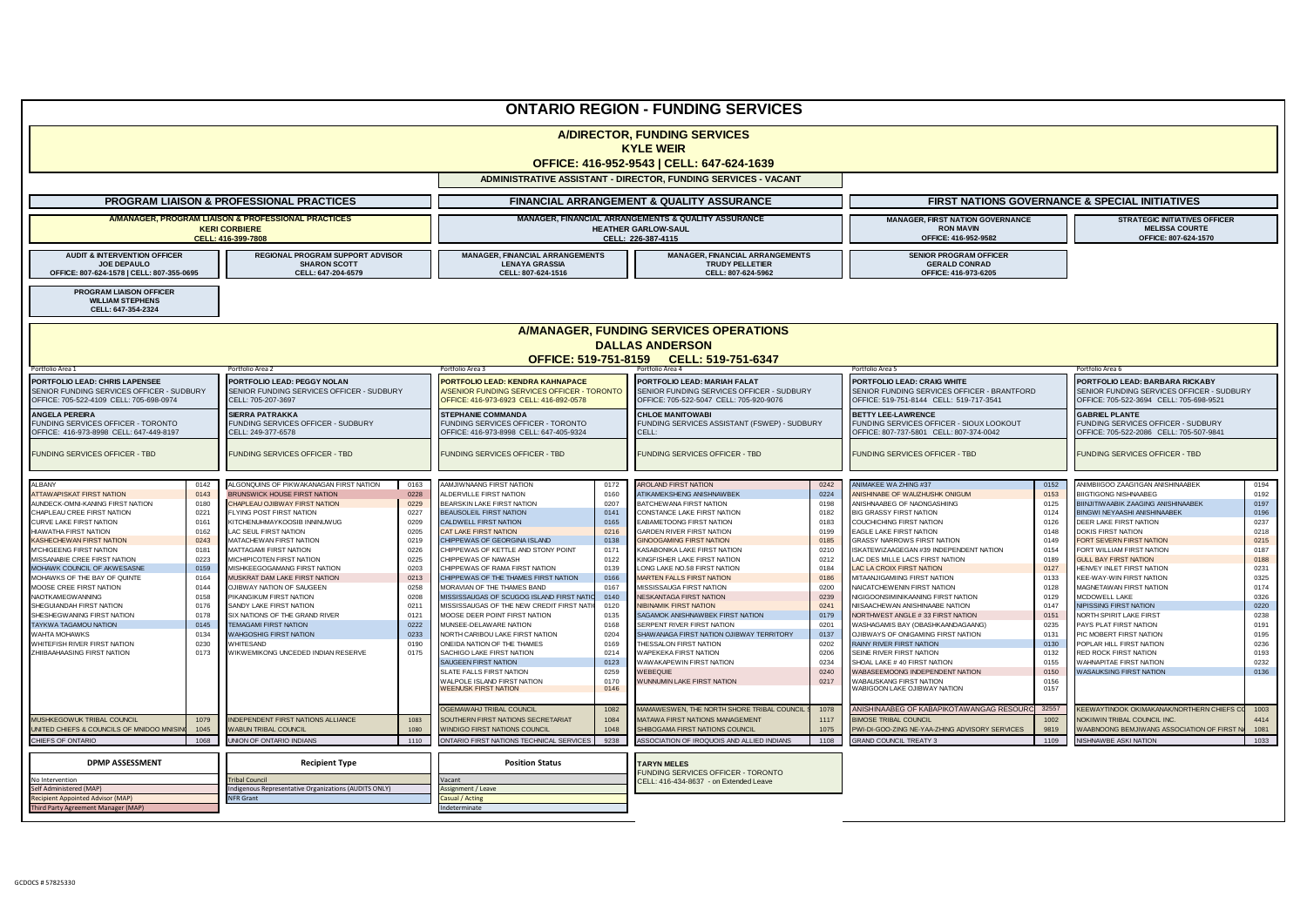| <b>ONTARIO REGION, FNIHB - RECIPIENT DISTRIBUTION LIST</b>                                                                                                               |                                                           |                                                              |                                             |                                                                                                   |                                         |                                           |                                                             |                                                                      |  |
|--------------------------------------------------------------------------------------------------------------------------------------------------------------------------|-----------------------------------------------------------|--------------------------------------------------------------|---------------------------------------------|---------------------------------------------------------------------------------------------------|-----------------------------------------|-------------------------------------------|-------------------------------------------------------------|----------------------------------------------------------------------|--|
| Abby Robinson, A/Senior Manager, Program Delivery, 807-355-9017 / Boyd Shigwadia, Administrative Officer boyd.shigwadia@canada.ca<br><b>Health Funding Arrangements:</b> |                                                           |                                                              |                                             |                                                                                                   |                                         |                                           |                                                             | On assignments:                                                      |  |
| Vacant, Senior Advisor, Program Delivery<br>Natasha Chartres, Senior Program Officer - Quality Assurance                                                                 |                                                           |                                                              |                                             |                                                                                                   |                                         |                                           | Kristen Carroll - COVID A/Senior Manager                    |                                                                      |  |
| Kellie Starratt - Junior Program Officer                                                                                                                                 |                                                           |                                                              |                                             | Vacant, Senior Advisor, Program Delivery                                                          |                                         |                                           |                                                             | Christine Simard-Chicagao - Jordan's Principle A/Senior Manager      |  |
| Tannis Love - A/Junior Program Officer                                                                                                                                   |                                                           |                                                              |                                             | Paisley Fleming, A/Senior Program Support - Health Funding Arrangements paisley.fleming@canada.ca |                                         |                                           | Rayanne Waboose, Senior Program Officer, Community Programs |                                                                      |  |
| Sarah St-Laurant - A/ Junior Program Officer                                                                                                                             |                                                           |                                                              | Vacant, Manager Health Funding Arrangements |                                                                                                   |                                         |                                           | Pam Ledger, Jordan's Princple                               |                                                                      |  |
| Lindsay Moody - A/Junior Program Officer                                                                                                                                 |                                                           |                                                              |                                             | Vacant, Manager Health Funding Arrangements                                                       |                                         |                                           | Valerie Kakekaspan, COVID                                   |                                                                      |  |
| <b>Abby Robinson</b>                                                                                                                                                     | <b>Tracy Carson</b>                                       | <b>Trish Foley</b>                                           | <b>Grace Strang</b>                         | <b>Shawna MacNamara</b>                                                                           | <b>Megan Yen</b>                        | <b>Melanie Wesley</b>                     | Vacant                                                      | <b>Candace Widmeyer</b>                                              |  |
| A/Senior Manager, Program Delivery                                                                                                                                       | <b>Senior Program Officer</b>                             | <b>Senior Program Officer</b>                                | <b>Senior Program Officer</b>               | <b>Senior Program Officer</b>                                                                     | <b>Senior Program Officer</b>           | <b>Senior Program Officer</b>             | <b>Senior Program Officer</b>                               | <b>Senior Program Officer</b>                                        |  |
|                                                                                                                                                                          | 343-574-8609 (m)                                          | 613-793-4633 (p)                                             | 807-355-4760 (m)                            | 343-575-0511 (m)                                                                                  | 343-548-2348 (m)                        | 807-357-7535 (m)                          | <b>Interim Contacts:</b>                                    | 807-738-4525 (m)                                                     |  |
|                                                                                                                                                                          |                                                           |                                                              |                                             |                                                                                                   |                                         |                                           | <b>Grace Strang</b>                                         |                                                                      |  |
|                                                                                                                                                                          |                                                           |                                                              |                                             |                                                                                                   |                                         |                                           | <b>Abby Robinson</b>                                        |                                                                      |  |
|                                                                                                                                                                          |                                                           | <b>Biigtigong Nishnaabeg</b>                                 | <b>Ojibways of Onigaming First</b>          |                                                                                                   |                                         |                                           |                                                             |                                                                      |  |
| 1033 NAN Corporate Sevices                                                                                                                                               | 0121 Six Nations of the Grand River                       | 0192<br>(Oiibways of the Pic River)                          | 0131<br><b>Nation</b>                       | 0120 Mississaugas of the Credit                                                                   | 0122 Chippewas of Nawash                | 0126 Couchiching First Nation             | 0205<br><b>Lac Seul</b>                                     | 32295 Moose Cree Healing Centre                                      |  |
|                                                                                                                                                                          |                                                           |                                                              |                                             |                                                                                                   |                                         |                                           |                                                             | Namaygoosisagagun Ojibways                                           |  |
| 1117 Matawa First Nations Management                                                                                                                                     | 0143 Attawapiskat                                         | 0200 Mississauga                                             | 0133 Mitaanjigamging                        | 0134 Wahta Mohawks                                                                                | 0139 Chippewas of Rama                  | 0127 Lac La Croix                         | <b>Bearskin Lake</b><br>0207                                | 32299 Development Corporation                                        |  |
|                                                                                                                                                                          |                                                           |                                                              |                                             |                                                                                                   |                                         |                                           |                                                             | (Collins)                                                            |  |
| 9302 Kenora Chiefs Advisory Inc.                                                                                                                                         | 0160 Alderville                                           | 0201 Serpent River                                           | Niisaachewan Anishinaabe<br>0147            | 0142 Albany (Fort)                                                                                | 0161 Curve Lake                         | 0129 Nigigoonsiminikaaning                | 0208<br>Pikangikum                                          | 32592 Giiwednong Health Link                                         |  |
|                                                                                                                                                                          |                                                           |                                                              |                                             |                                                                                                   |                                         |                                           |                                                             |                                                                      |  |
| Weeneebayko Area Health<br>32435                                                                                                                                         | <b>Delaware Nation Council,</b><br>0167                   | 0231 Henvey Inlet                                            | 0149 Grassy Narrows                         | 0162 Hiawatha                                                                                     | Chippewas of Kettle & Stony<br>0171     | 0198 Batchewana                           | 0211 Sandy Lake                                             | <b>Paawidigong First Nations</b><br>32340                            |  |
| <b>Authroity (WAHA)</b>                                                                                                                                                  | <b>Moravian of the Thames</b>                             |                                                              |                                             |                                                                                                   | Point                                   |                                           |                                                             | Forum Inc.                                                           |  |
| Indian Associations Co-ordinating                                                                                                                                        | 0182 Constance Lake                                       | <b>Mnaamodzawin Health</b><br>32293                          | Wabaseemoong Independent<br>0150            | 0164 Mohawks of the Bay of Quinte                                                                 | 0173 Zhiibaahaasing                     | 0202 Thessalon                            | 0234<br>Wawakapewin                                         | 9491<br><b>Mocreebec Eeyoud</b>                                      |  |
| 1068 Committee of Ontario Inc. (Chiefs of                                                                                                                                |                                                           | Services Inc.<br><b>Kashechewan Health Services</b>          | <b>Nations</b><br>Anishinabe of Wauzhushk   |                                                                                                   |                                         |                                           | <b>Independent First Nations</b>                            |                                                                      |  |
| Ontario (COO)                                                                                                                                                            | 0186 Marten Falls                                         | 32517                                                        | 0153<br>Onigum                              | 0170 Walpole Island                                                                               | 0176 Sheguiandah                        | 0225 Michipicoten                         | 1083<br><b>Alliance</b>                                     | <b>Thunder Bay Regional Health</b><br>5595<br><b>Sciences Centre</b> |  |
|                                                                                                                                                                          | <b>Whitewater Lake Community</b>                          |                                                              | Iskatewizaagegan #39                        |                                                                                                   | <b>Ngwaagan Gamig Recovery</b>          | <b>Hornepayne First Nation</b>            | <b>Koocheching Community</b>                                |                                                                      |  |
| 1079 MUSHKEGOWUK TC                                                                                                                                                      | 32441<br><b>Development Corporation</b>                   | <b>Dilico Anishinabek Family Care</b><br>9817                | 0154<br>Independent                         | 0174 Magnetawan                                                                                   | 32314<br>Centre Inc.                    | 32228<br>Incorporated                     | 32260<br><b>Development Corp</b>                            | 0156 Wabauskang                                                      |  |
|                                                                                                                                                                          |                                                           |                                                              | Waasegiizhig                                |                                                                                                   |                                         | <b>Fort Frances Tribal Area Health</b>    | <b>Thunder Bay District Health</b>                          |                                                                      |  |
|                                                                                                                                                                          | 0172 Aamjiwnaang                                          | 0144 Moose Cree FN                                           | 32429<br>Nanaandawe'iyewigamig              | 0135 Moose Deer Point                                                                             | 0123 Saugeen                            | 32207<br>Services Inc.                    | 32406<br>Unit (TBDHU)                                       | Wabigoon Lake Ojibway Nation<br>0157                                 |  |
|                                                                                                                                                                          |                                                           |                                                              | Sioux Lookout Meno-Ya-Win                   | 0136 Wasauksing                                                                                   |                                         | <b>Maamwesying, North Shore</b>           |                                                             |                                                                      |  |
| LEGEND:                                                                                                                                                                  | 0180 Aundeck-Omni-Kaning                                  | 0158 Naotkamegwanning                                        | 32378<br><b>Health Centre</b>               |                                                                                                   | 0137 Shawanaga                          | 32533<br><b>Community Health Services</b> | 0148 Eagle Lake                                             | 0183 Eabametoong (Fort Hope)                                         |  |
|                                                                                                                                                                          | 0184 Long Lake #58                                        | 0159 Mohawks of Akwesasne                                    | <b>Sioux Lookout First Nations</b><br>32377 | 0145 Taykwa Tagamou Nation                                                                        | 0138 Chippewas of Georgina Island 32211 | <b>Gizhewadiziwin Health Access</b>       | 0151 Northwest Angle #33                                    | 0203 Mishkeegogamang                                                 |  |
| <b>FNIHB</b> stand-alone agreement                                                                                                                                       |                                                           |                                                              | <b>Health Authority (SLFNHA)</b>            |                                                                                                   |                                         | Centre                                    |                                                             |                                                                      |  |
|                                                                                                                                                                          | 0185 Ginoogaming                                          | Algonquins of Pikwakanagan<br>0163                           | 0124 Big Grassy                             | 0146 Weenusk                                                                                      | 0140 Mississaugas of Scugog Island      | 0132 Seine River                          | 0204<br>North Caribou Lake (RL)                             | 0209 Kitchenuhmaykoosib Inninuwug                                    |  |
|                                                                                                                                                                          |                                                           | (Golden L.)                                                  |                                             |                                                                                                   |                                         |                                           |                                                             |                                                                      |  |
|                                                                                                                                                                          | 0188 Gull Bay                                             | Wikwemikong Unceded Indian<br>0175                           | 0125 Anishnaabeg of Naongashing             | 0165 Caldwell                                                                                     | 0141 Beausoleil                         | 0187 Fort William                         | 0206<br>Wapekeka                                            | 0210 Kasbonika Lake                                                  |  |
|                                                                                                                                                                          |                                                           | Reserve                                                      |                                             |                                                                                                   |                                         |                                           |                                                             |                                                                      |  |
| JOINT agreements                                                                                                                                                         | Binjitiwaabik Zaaging Anishinaabel<br>0197<br>(Rocky Bay) | 0179 Sagamok Anishnawbek                                     | 0128 Naicatchewenin                         | 0169 Oneida Nation of the Thames                                                                  | 0166 Chippewas of the Thames            | 0189 Lac Des Milles Lacs                  | 0214<br>Sachigo Lake                                        | 0212 Kingfisher Lake                                                 |  |
|                                                                                                                                                                          | 0219 Matachewan                                           | 0181 M'Chigeeng                                              | 0130 Rainy River First Nation               | 0226 Mattagami                                                                                    | 0168 Munsee- Delaware Nation            | 0190 Whitesand                            | 0217<br>Wunnumin Lake                                       | 0213<br>Muskrat Dam                                                  |  |
|                                                                                                                                                                          | 0221 Chapleau Cree                                        | 0199 Garden River                                            | 0152 Animakee Wa Zhing #37                  | 0230 Whitefish River                                                                              | 0178 Sheshegwaning                      | 0191 Pays Plat                            | 0236<br>Poplar Hill                                         | 0215 Fort Severn                                                     |  |
|                                                                                                                                                                          | 0228 Brunswick House                                      | 0218 Dokis                                                   | 0155 Shoal Lake #40                         | 0233 Wahgoshig                                                                                    | 0232 Wahnapitae                         | 0193 Red Rock                             | 0237<br>Deer Lake                                           | 0216 Cat Lake                                                        |  |
|                                                                                                                                                                          |                                                           |                                                              | Obashkaandagaang                            |                                                                                                   |                                         | Animbiigoo Zaagi'igan                     |                                                             |                                                                      |  |
|                                                                                                                                                                          | 0242 Aroland                                              | 0220 Nipissing                                               | 0235<br>(Washagamis Bay)                    |                                                                                                   |                                         | 0194<br>Anishinaabek (Beardmore)          | North Spirit Lake<br>0238                                   | 0239 Neskatanga (LDH)                                                |  |
|                                                                                                                                                                          |                                                           |                                                              | Keewaytinook Okimakanak (KO)<br>1003        |                                                                                                   |                                         |                                           | Grand Council Treaty #3 (GCT)<br>1109                       |                                                                      |  |
|                                                                                                                                                                          |                                                           | 0222 Temagami                                                | / Northern Chiefs Council                   |                                                                                                   |                                         | 0195 Pic Mobert                           | <b>Representative Services</b>                              | 0240 Webequie                                                        |  |
|                                                                                                                                                                          |                                                           | Atikameksheng Anishnawbek<br>0224                            |                                             |                                                                                                   |                                         | 0196 Bingwi Neyaashi Anishinaabek         | 3108 Oshki-Pimache-O-Win                                    | Nibinamik (Summer Beaver)<br>0241                                    |  |
|                                                                                                                                                                          |                                                           | (Whitefish L.)                                               |                                             |                                                                                                   |                                         |                                           |                                                             |                                                                      |  |
|                                                                                                                                                                          |                                                           | 1080 Wabun Tribal Council                                    |                                             |                                                                                                   |                                         | 0223 Missanabie Cree                      |                                                             | Ojibway Nation of Saugeen<br>0258                                    |  |
|                                                                                                                                                                          |                                                           | 1110 Union of Ontario Indians (UOI)                          |                                             |                                                                                                   |                                         | 0227 Flying Post                          |                                                             | 0259 Slate Falls Nation                                              |  |
|                                                                                                                                                                          |                                                           | Association of Iroquois and<br>1108<br>Allied Indians (AIAI) |                                             |                                                                                                   |                                         |                                           |                                                             | 0325 Keewaywin                                                       |  |
|                                                                                                                                                                          |                                                           |                                                              |                                             |                                                                                                   |                                         |                                           |                                                             | 0326 McDowell Lake                                                   |  |
|                                                                                                                                                                          |                                                           |                                                              |                                             |                                                                                                   |                                         |                                           |                                                             | 1048 Mindigo First Nations Council                                   |  |

1048 Windigo First Nations Council <sup>1075</sup> Shibogama First Nations Council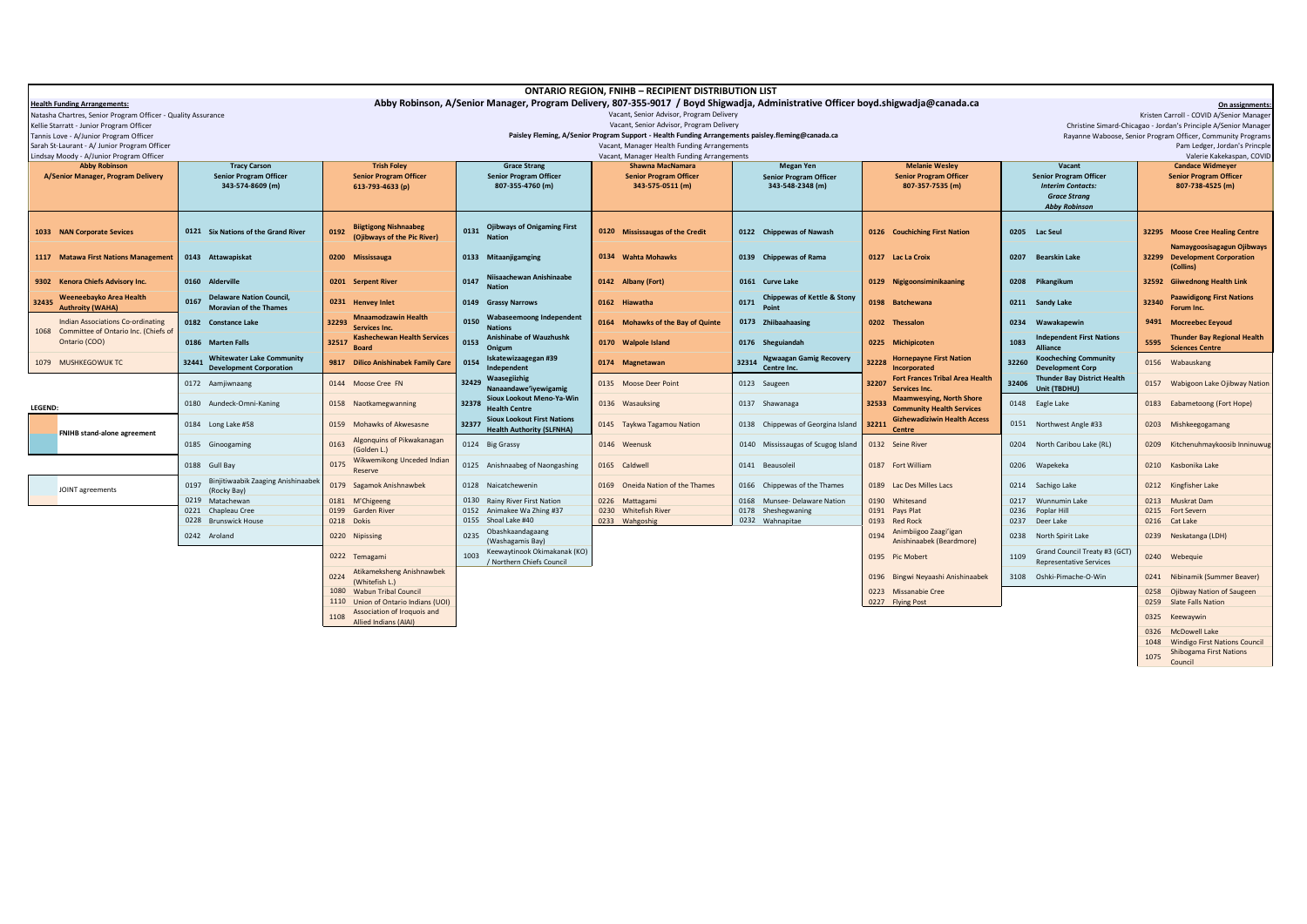# **REQUESTS FOR AMENDMENT**

# **Health Funding Arrangements for processing: H**

|      |                                         | <b>Joint Agreements - F</b> |
|------|-----------------------------------------|-----------------------------|
| 0123 | Saugeen - NFR                           | 0212                        |
| 0124 | <b>Big Grassy</b>                       | 0213                        |
| 0125 | Anishnaabeg of Naongashing              | 0214                        |
| 0128 | Naicatchewenin CCFA                     | 0215                        |
| 0132 | Seine River                             | 0216                        |
| 0135 | Moose Deer Point                        | 0217                        |
| 0136 | <b>Wasauksing - NFR</b>                 | 0218                        |
| 0137 | Shawanaga - NFR                         | 0219                        |
| 0138 | Chippewas of Georgina Island - NFR      | 0220                        |
| 0140 | Mississaugas of Scugog Island - NFR     | 0221                        |
| 0141 | <b>Beausoleil - NFR</b>                 | 0222                        |
| 0144 | <b>MOOSE CREE FIRST NATION</b>          | 0223                        |
| 0145 | Taykwa Tagamou Nation - NFR             | 0224                        |
| 0146 | Weenusk                                 | 0226                        |
| 0148 | <b>EAGLE LAKE FIRST NATION</b>          | 0227                        |
| 0151 | Northwest Angle #33                     | 0228                        |
| 0152 | Animakee Wa Zhing #37 - NFR             | 0230                        |
| 0155 | Shoal Lake #40                          | 0232                        |
| 0156 | Wabauskang                              | 0233                        |
| 0157 | Wabigoon Lake Ojibway Nation            | 0235                        |
| 0158 | Naotkamegwanning                        | 0236                        |
| 0159 | Mohawks of Akwesasne - NFR              | 0237                        |
| 0163 | ALGONQUINS OF PIKWAKANAGAN FIRST NATION | 0238                        |
| 0165 | Caldwell - NFR                          | 0239                        |
| 0166 | Chippewas of the Thames - NFR           | 0240                        |
| 0168 | <b>Munsee-Delaware Nation</b>           | 0241                        |
| 0169 | Oneida of the Thames                    | 0242                        |
| 0172 | Aamjiwnaang                             | 0258                        |
| 0175 | Wikwemikong                             | 0259                        |
| 0178 | <b>SHESHEGWANING FIRST NATION</b>       | 0325                        |
| 0179 | SAGAMOK ANISHNAWBEK FIRST NATION        | 0326                        |
| 0180 | Aundeck-Omni-Kaning                     | 1002                        |
| 0181 | M'Chigeeng                              | 1003                        |
| 0183 | Eabametoong (Fort Hope)                 | 1048                        |
|      |                                         | 1068                        |
| 0184 | LONG LAKE NO.58 FIRST NATION            |                             |
| 0185 | Ginoogaming                             | 1075                        |
| 0187 | Fort William                            | 1078                        |
| 0188 | <b>Gull Bay</b>                         | 1079                        |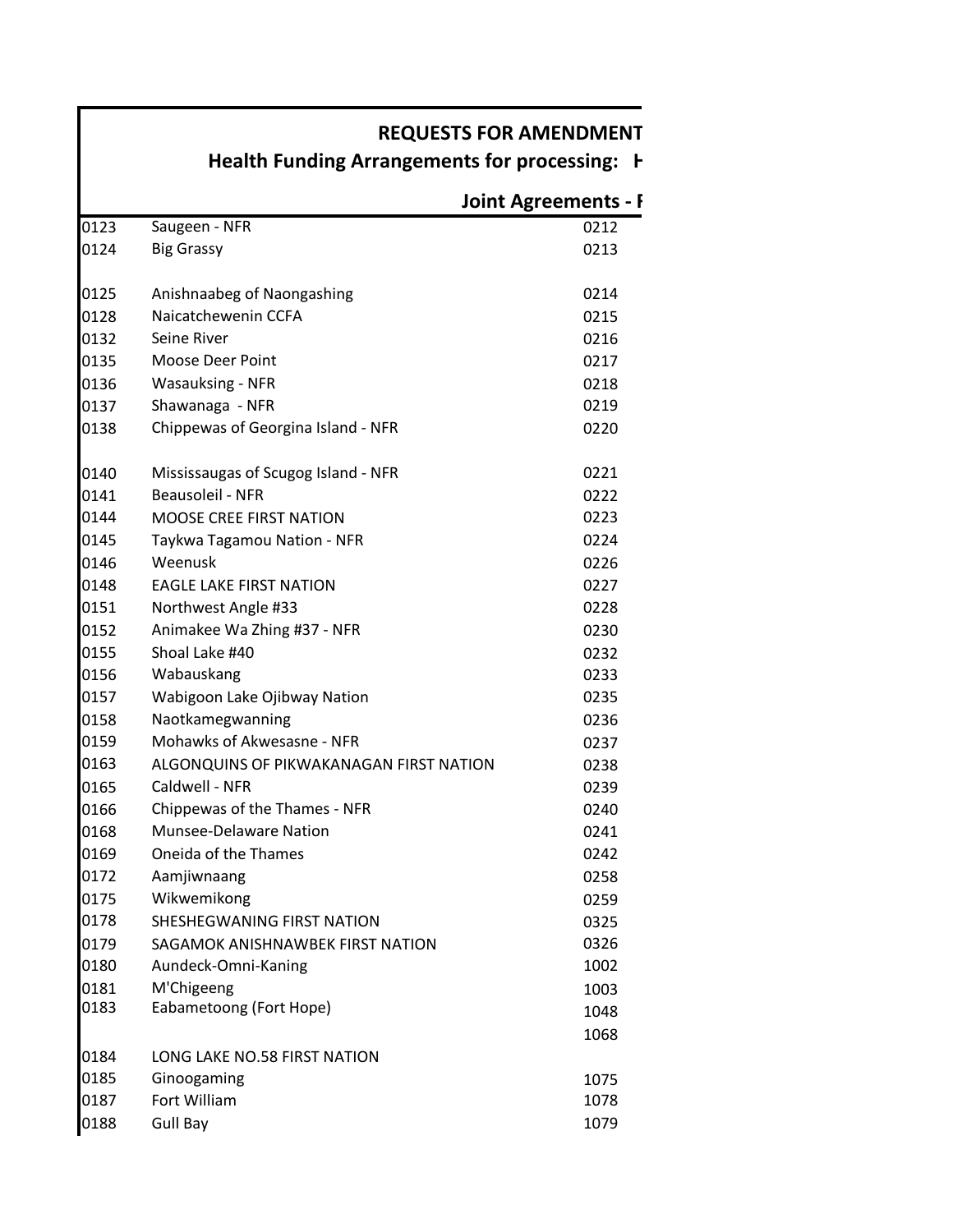| 0189 | LAC DES MILLE LACS FIRST NATION           | 1080  |
|------|-------------------------------------------|-------|
| 0190 | Whitesand                                 | 1108  |
| 0191 | PAYS PLAT FIRST NATION                    | 1109  |
| 0193 | <b>RED ROCK FIRST NATION</b>              | 1110  |
| 0194 | Animbiigoo Zaagi'igan Anishinaabek        | 3108  |
| 0195 | Pic Mobert                                | 3189  |
| 0196 | Bingwi Neyaashi Anishinaabek - NFR        | 4414  |
| 0197 | Biinjitiwaabik Zaaging Anishinaabek - NFR | 7165  |
| 0199 | <b>GARDEN RIVER FIRST NATION</b>          | 8700  |
| 0203 | Mishkeegogamang                           | 9065  |
| 0204 | NORTH CARIBOU LAKE FIRST NATION           | 9096  |
| 0206 | <b>WAPEKEKA FIRST NATION</b>              | 9173  |
| 0209 | Kitchenuhmaykoosib Inninuwug              | 9238  |
| 0210 | KASABONIKA LAKE FIRST NATION              | 32557 |
|      |                                           | 32562 |
|      |                                           |       |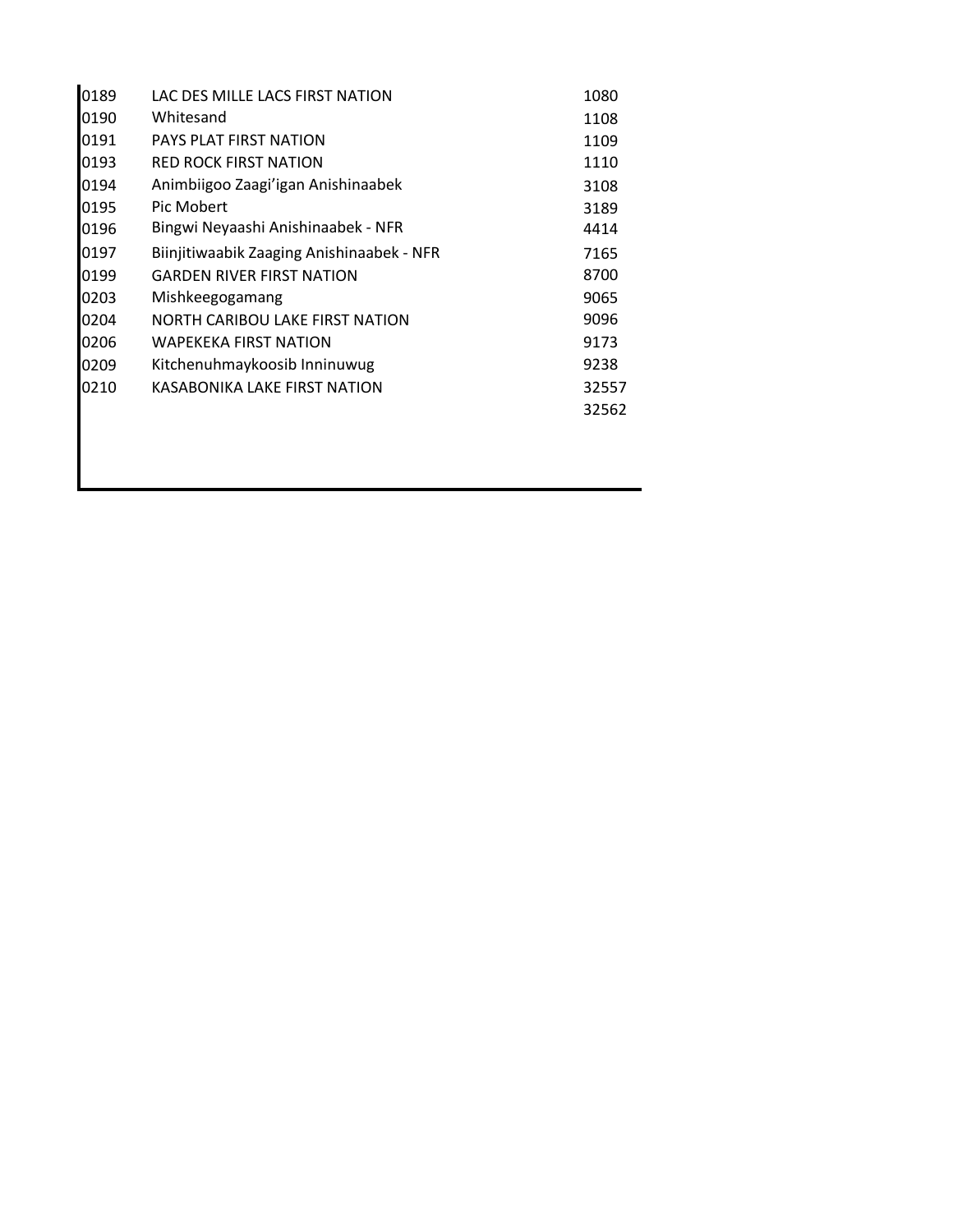| 'S (on-going intake) SUBMIT TO<br>IFA / AFMS (SAC/ISC) sac.hfa-afms.isc@canada.ca |       |
|-----------------------------------------------------------------------------------|-------|
| <b>FNIHB and RO funding</b>                                                       |       |
| Kingfisher Lake                                                                   |       |
| Muskrat Dam                                                                       |       |
| SACHIGO LAKE FIRST NATION                                                         | 32121 |
| Fort Severn                                                                       | 32248 |
| Cat Lake                                                                          | 32289 |
| Wunnumin Lake                                                                     | 32308 |
| Dokis                                                                             | 32314 |
|                                                                                   |       |
| MATACHEWAN FIRST NATION                                                           | 32315 |
| Nipissing - NFR                                                                   | 32362 |
| Chapleau Cree                                                                     | 32403 |
| Temagami - NFR                                                                    | 32429 |
| MISSANABIE CREE FIRST NATION                                                      | 32516 |
| Atikameksheng Anishnawbek - NFR                                                   | 32139 |
| Mattagami                                                                         |       |
| <b>Flying Post</b>                                                                |       |
| <b>Brunswick House</b>                                                            |       |
| Whitefish River                                                                   |       |
|                                                                                   | 32218 |
| <b>WAHNAPITAE FIRST NATION</b>                                                    | 32346 |
| Wahgoshig - NFR                                                                   | 32224 |
| Obashkaandagaang (Washagamis Bay)                                                 |       |
| Poplar Hill First Nation                                                          |       |
| DEER LAKE FIRST NATION                                                            | 32436 |
| NORTH SPIRIT LAKE FIRST NATION                                                    |       |
| Neskantaga First Nation                                                           |       |
| Webequie                                                                          | 32122 |
| Nibinamik (Summer Beaver)                                                         | 8768  |
| Aroland                                                                           | 32320 |
| OJIBWAY NATION OF SAUGEEN                                                         | 32549 |
| <b>SLATE FALLS NATION</b>                                                         |       |
| KEE-WAY-WIN FIRST NATION                                                          |       |
| McDowell Lake                                                                     | 5660  |
| <b>Bimose Tribal Council</b>                                                      | 5746  |
| KEEWAYTINOOK OKIMAKANAK/NORTHERN CHIEFS COUNCIL                                   | 32073 |
| WINDIGO FIRST NATIONS COUNCIL                                                     | 32384 |
| INDIAN ASSOCIATIONS CO-ORDINATING COMMITTEE OF ONTARIO INC. (CHIEFS               |       |
| OF ONTARIO)                                                                       |       |
| SHIBOGAMA FIRST NATIONS COUNCIL                                                   |       |
| MAMAWESWEN, THE NORTH SHORE TRIBAL COUNCIL SECRETARIAT                            |       |
| MUSHKEGOWUK                                                                       |       |
|                                                                                   |       |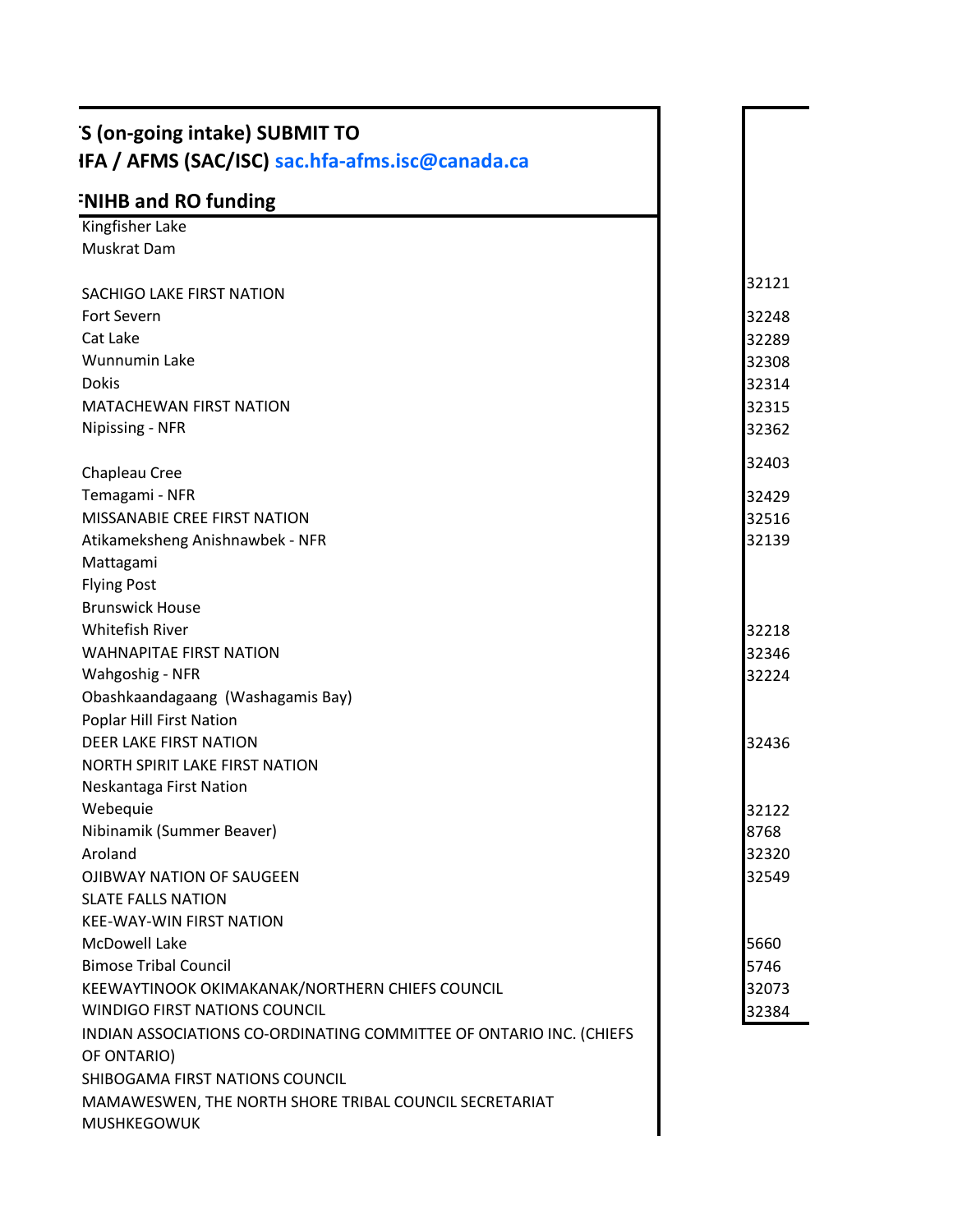WABUN TRIBAL COUNCIL ASSOCIATION OF IROQUOIS AND ALLIED INDIANS GCT #3 REPRESENTATIVE SERVICES LTD. UNION OF ONTARIO INDIANS OSHKI-PIMACHE-O-WIN: THE WENJACK EDUCATION INSTITUTE AKWESASNE ECONOMIC DEVELOPMENT AGENCY Nokiiwin Tribal Inc. Mnaasged Child and Family Services ABORIGINAL WATER AND WASTEWATER ASSOCIATION OF ONTARIO Northern Nishnawbe Education Council(NNEC) WEECHI-IT-TE-WIN FAMILY SERVICES INC. Nogdawindamin Ontario First Nations Technical Services Corporation Anishinaabeg of Kabapikotawangag Resource Council Inc. SHKAGAMIK-KWE HEALTH CENTRE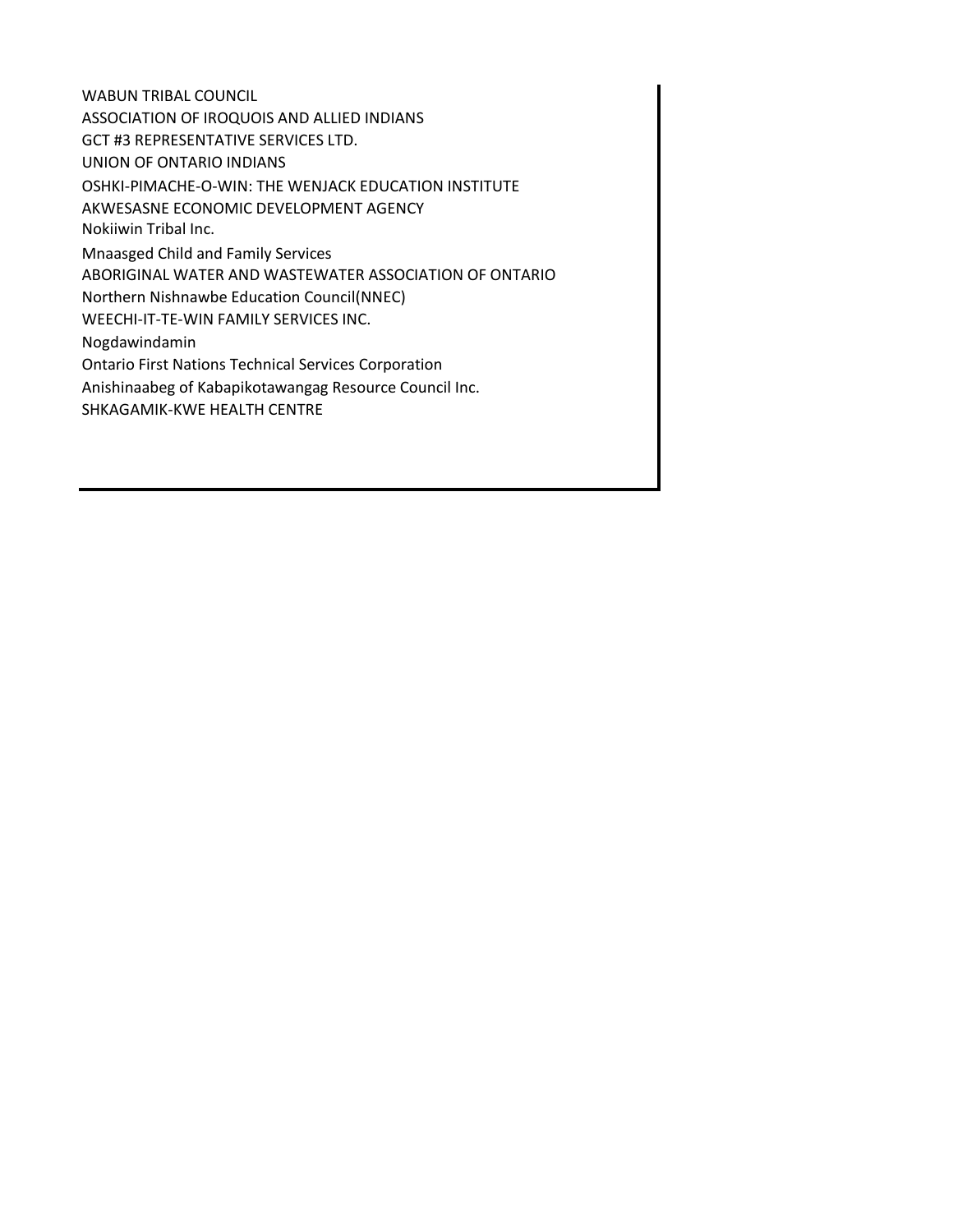| <b>OTHER Recipients with Responsible Officers listed:</b>                                                                              |              |
|----------------------------------------------------------------------------------------------------------------------------------------|--------------|
| Karen Cooke, Senior Program Officer, Relationship/Capacity Support<br>Treatment Centres - HFA completes GCIMS transaction processing:  | 32517        |
| ANISHNABIE NAADMAAGI GAMIG SUBSTANCE ABUSE TREATMENT CENTRE                                                                            | 0121         |
| KA-NA-CHI-HIH SPECIALIZED SOLVENT ABUSE TREATMENT CENTRE<br>MIGISI ALCOHOL & DRUG TREATMENT CENTRE<br>NATIVE HORIZONS TREATMENT CENTRE | 0126<br>0202 |
| NGWAAGAN GAMIG RECOVERY CENTRE INC.                                                                                                    | 0129         |
| NIMKEE NUPIGAWAGAN HEALING CENTRE INC. (EXPIRIY 2022)                                                                                  | 0130         |
| SAGASHTAWAO HEALING LODGE INCORPORATED                                                                                                 | 0131         |
| THE REVEREND TOMMY BEARDY MEMORIAL WEE CHE HE WAYO-GAMIK<br>FAMILY TREATMENT CENTRE (EXPIRY 2022)                                      | 0133         |
| WAASEGIIZHIG NANAANDAWE'IYEWIGAMIG                                                                                                     | 0147         |
| MONARCH RECOVERY SERVICES                                                                                                              | 0149         |
| Beendigen Incorporated                                                                                                                 | 0150         |
|                                                                                                                                        | 0154         |
|                                                                                                                                        | 0182         |
| Sammi-Jo Willet - A/Coordinator, Child Oral Health Initiative                                                                          | 0186         |
| <b>GREY BRUCE HEALTH UNIT</b>                                                                                                          | 0198         |
| PORCUPINE HEALTH UNIT                                                                                                                  | 0205         |
| HASTINGS AND PRINCE EDWARD COUNTIES HEALTH UNIT                                                                                        | 0211         |
|                                                                                                                                        | 1033         |
| <b>Crystal Pento - Senior Program Officer, NIHB</b><br>WEQUEDONG LODGE OF THUNDER BAY                                                  | 1083         |
|                                                                                                                                        | 1117         |
| Veronica Kollar, Senior Program Officer, IRS                                                                                           | 0122         |
| ANISHNAWBE HEALTH TORONTO                                                                                                              | 0127         |
| ONTARIO INDIAN RESIDENTIAL SCHOOL SUPPORT SERVICES INC.                                                                                | 0134         |
| Noojmowin Teg Health Centre                                                                                                            | 0143         |
| TORONTO COUNCIL FIRE NATIVE CULTURAL CENTRE                                                                                            | 0161         |
|                                                                                                                                        | 0170         |
| Andrew Emde, Senior Program Officer, Home & Community Care                                                                             | 0234         |
| ST. JOSEPH'S CARE GROUP                                                                                                                |              |
| <b>HOSPICE NORTHWEST</b>                                                                                                               |              |
| Saint Elizabeth Health Care                                                                                                            | 32260        |
| SOUTHWEST HOME & COMMUNITY CARE NETWORK ASSOCIATION                                                                                    | 32340        |
|                                                                                                                                        | 32435        |
|                                                                                                                                        | 32435        |
|                                                                                                                                        |              |
|                                                                                                                                        |              |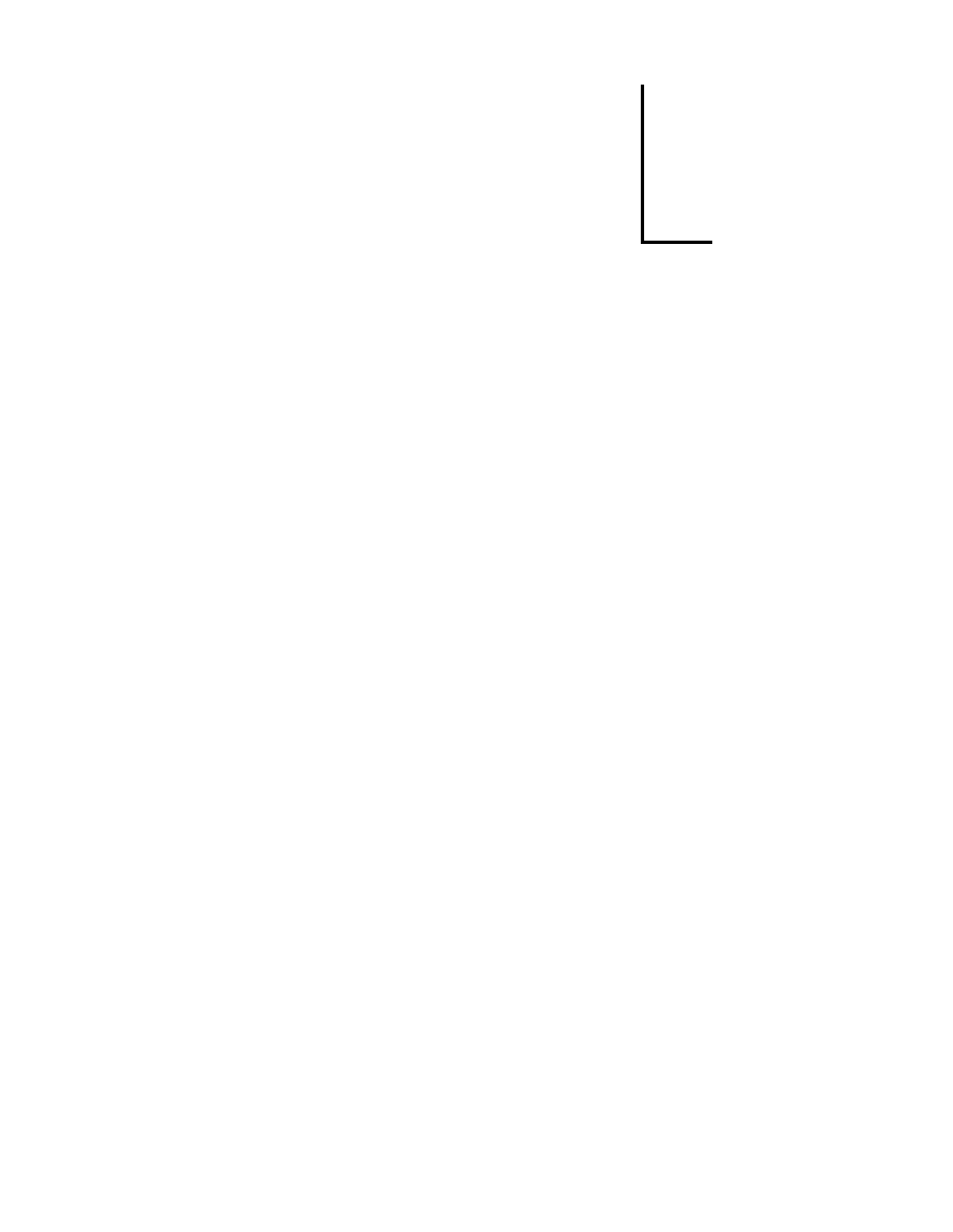## **FNIHB ONLY Recipie**

### **FNIHB Comms Extended to March 31, 2022**

| KASHECHEWAN HEALTH SERVICES BOARD                                | 0153  |
|------------------------------------------------------------------|-------|
| SIX NATIONS OF THE GRAND RIVER                                   | 0173  |
| <b>COUCHICHING FIRST NATION</b>                                  | 0174  |
| <b>THESSALON FIRST NATION</b>                                    | 0176  |
| MY work plans in place / Core funding in FLEX                    | 0207  |
| NIGIGOONSIMINIKAANING FIRST NATION                               | 0208  |
| RAINY RIVER FIRST NATION (awaiting confirmation to go NFR grant) | 0231  |
| <b>OJIBWAYS OF ONIGAMING FIRST NATION</b>                        |       |
| MITAANJIGAMIING FIRST NATION                                     |       |
| NIISAACHEWAN ANISHINAABE NATION                                  | 0160  |
| <b>GRASSY NARROWS FIRST NATION</b>                               | 0192  |
| WABASEEMOONG INDEPENDENT NATION                                  | 0200  |
| ISKATEWIZAAGEGAN #39 INDEPENDENT NATION                          | 0201  |
| <b>CONSTANCE LAKE FIRST NATION</b>                               | 9817  |
| <b>MARTEN FALLS FIRST NATION</b>                                 |       |
| <b>BATCHEWANA FIRST NATION</b>                                   |       |
| <b>LAC SEUL FIRST NATION</b>                                     | 0139  |
| <b>SANDY LAKE FIRST NATION</b>                                   | 0142  |
| NAN CORPORATE SERVICES                                           | 0162  |
| <b>INDEPENDENT FIRST NATIONS ALLIANCE</b>                        | 0164  |
| MATAWA FIRST NATIONS MANAGEMENT                                  | 0167  |
| <b>Core funding in SET</b>                                       | 0171  |
| <b>CHIPPEWAS OF NAWASH</b>                                       | 0225  |
| LAC LA CROIX FIRST NATION                                        | 9491  |
| <b>WAHTA MOHAWKS</b>                                             | 32207 |
| ATTAWAPISKAT FIRST NATION                                        |       |
| <b>CURVE LAKE FIRST NATION</b>                                   |       |
| <b>WALPOLE ISLAND FIRST NATION</b>                               | 32211 |
| <b>WAWAKAPEWIN FIRST NATION</b>                                  | 32228 |
|                                                                  | 32293 |
| <b>FNIHB only agreements:</b>                                    | 32295 |
| KOOCHECHING COMMUNITY DEVELOPMENT CORP.                          | 32299 |
| PAAWIDIGONG FIRST NATIONS FORUM INC.                             | 32377 |
| WEENEEBAYKO AREA HEALTH AUTHORITY                                | 32378 |
| WEENEEBAYKO AREA HEALTH AUTHORITY - Hospital Services            | 32398 |
|                                                                  | 32441 |
|                                                                  | 32533 |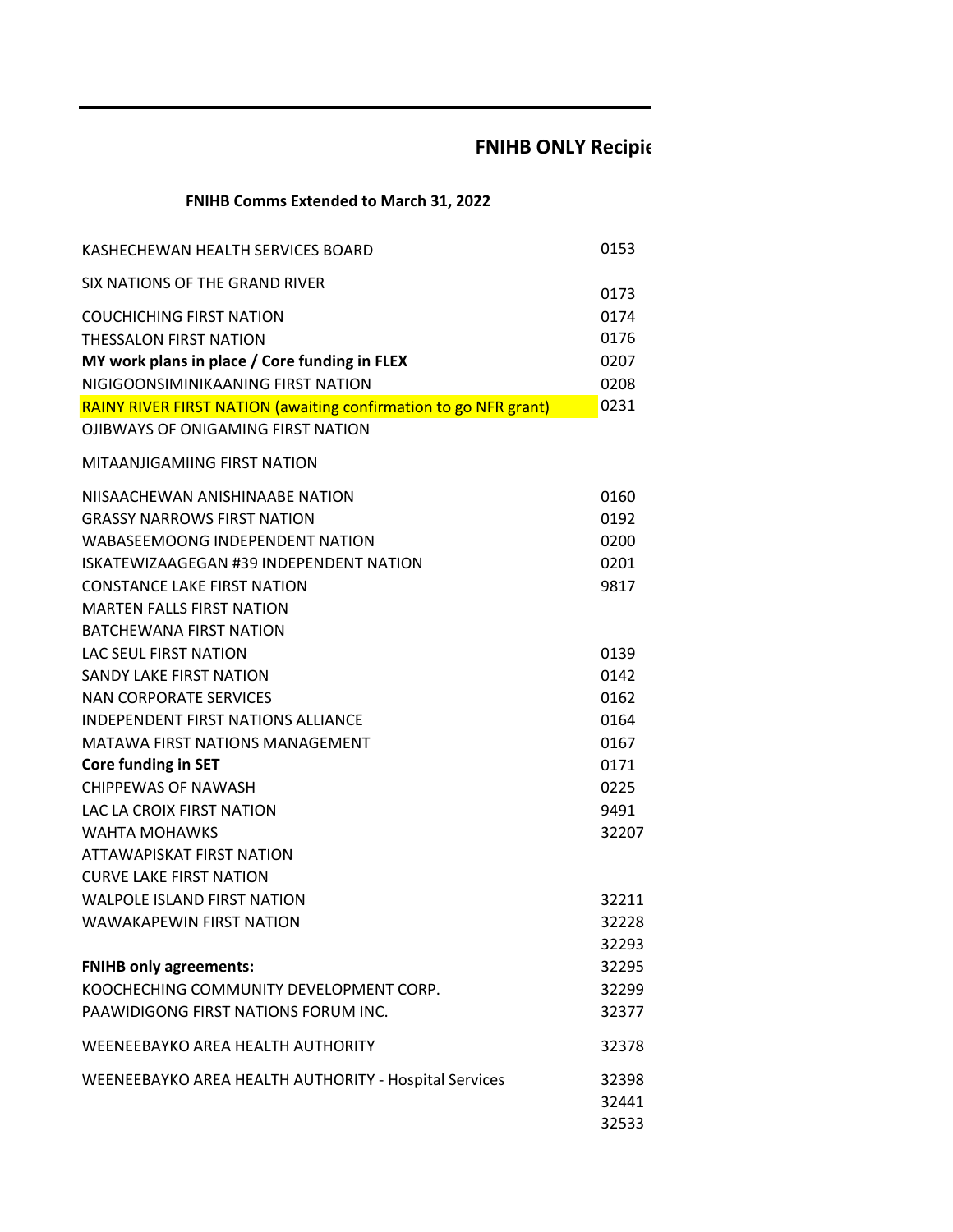| 9302  |
|-------|
| 9734  |
| 32592 |
|       |
|       |
|       |
| 32403 |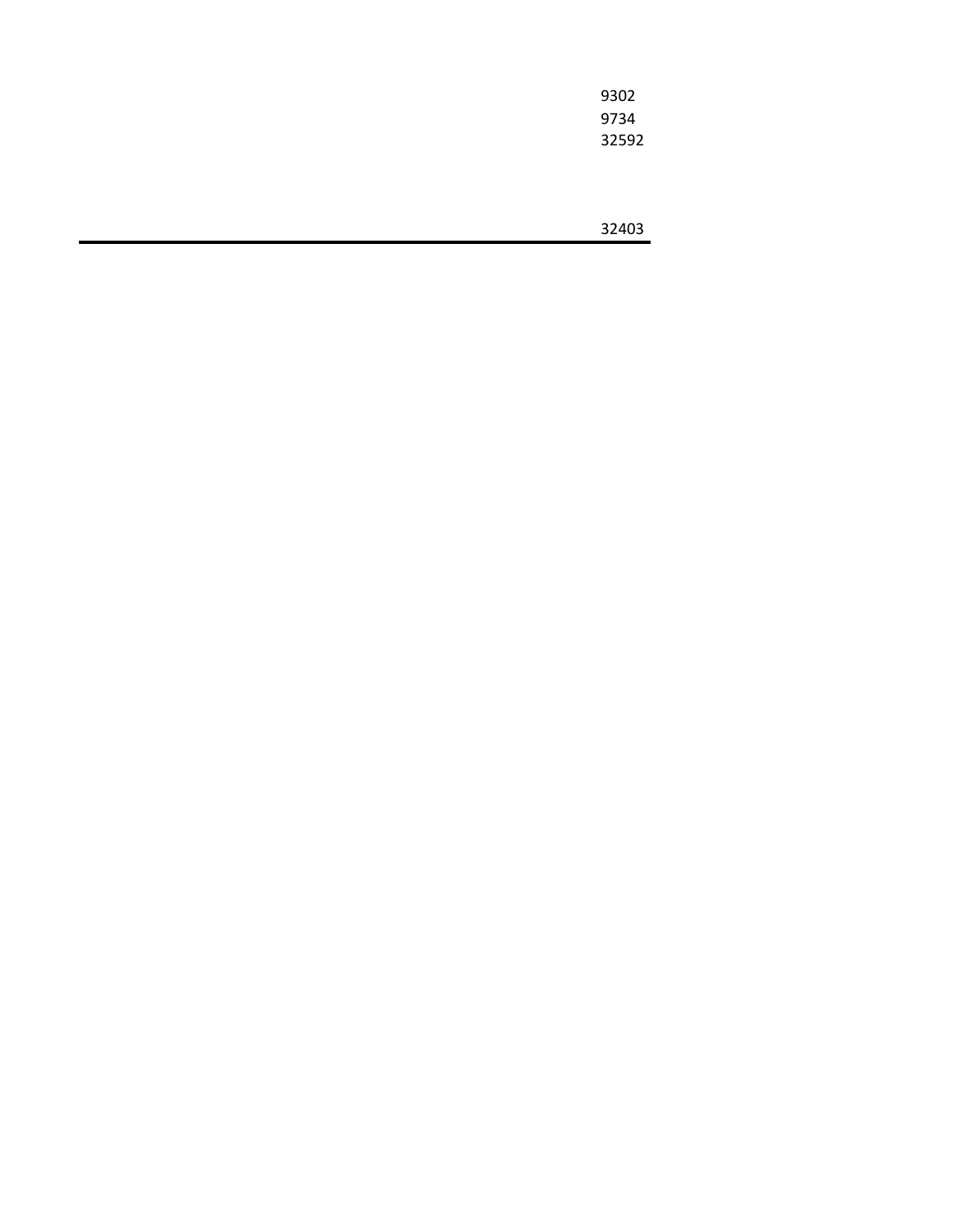### **Ents/Agreements:**

### **Others: FUTURE YEAR EXPIRY**

**FNIHB initiated CFAs to transfer to RO for April 1, 2022** ANISHINABE OF WAUZHUSHK ONIGUM

ZHIIBAAHAASING FIRST NATION MAGNETAWAN FIRST NATION SHEGUIANDAH FIRST NATION BEARSKIN LAKE FIRST NATION PIKANGIKUM FIRST NATION HENVEY INLET FIRST NATION

### **FNIHB Comms expiring March 31, 2022**

ALDERVILLE FIRST NATION BIIGTIGONG NISHNAABEG MISSISSAUGA FIRST NATION SERPENT RIVER FIRST NATION DILICO ANISHINABEK FAMILY CARE

#### **FNIHB Comms expiring March 31, 2023**

CHIPPEWAS OF RAMA FIRST NATION ALBANY HIAWATHA FIRST NATION MOHAWKS OF THE BAY OF QUINTE DELAWARE NATION COUNCIL, MORAVIAN OF THE THAMES BAND CHIPPEWAS OF KETTLE AND STONY POINT MICHIPICOTEN FIRST NATION MOCREEBEC EEYOUD FORT FRANCES TRIBAL AREA HEALTH SERVICES INC.

#### **FNIHB ONLY agreements - expiring March 31, 2023**

GIZHEWAADIZIWIN HEALTH ACCESS CENTRE HORNEPAYNE REGIONAL INDIGENOUS HEALTH SERVICES MNAAMODZAWIN HEALTH SERVICES INC. MOOSE CREE HEALING CENTRE NAMAYGOOSISAGAGUN OJIBWAYS DEVELOPMENT CORPORATION SIOUX LOOKOUT FIRST NATIONS HEALTH AUTHORITY

SIOUX LOOKOUT MENO-YA-WIN HEALTH CENTRE

THE CONFEDERATION COLLEGE OF APPLIED ARTS AND TECHNOLOGY WHITEWATER LAKE COMMUNITY DEVELOPMENT CORPORATION MAAMWESYING, NORTH SHORE COMMUNITY HEALTH SERVICES